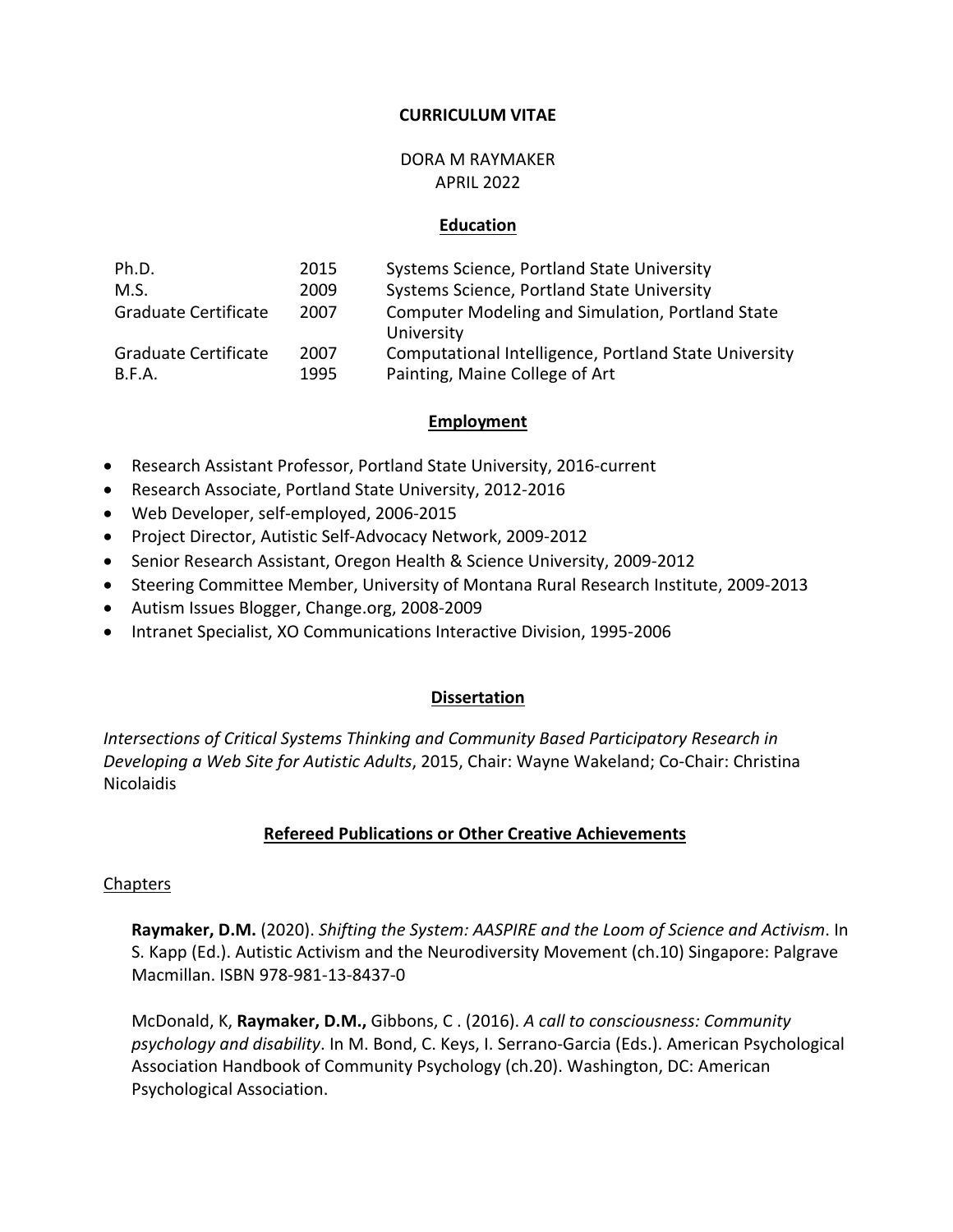Nicolaidis, C., **Raymaker, D.M.** (2015). *Community based participatory research with communities defined by race, ethnicity, and disability: Translating theory to practice.* In Bradbury, Ed. The SAGE Handbook of Action Research (ch.16). SAGE.

**Raymaker, D.M.,** Nicolaidis, C. (2013). *Participatory research with autistic communities: Shifting the system.* In Davidson, J., Orsini, M. (eds). Worlds of Autism: Across the Spectrum of Neurological Difference (ch.7). University of Minnesota Press.

## Peer Reviewed Articles

**Raymaker, D.M**, Scharer, M., Maslak, J., Powers, L. E., McDonald, K. E., Kapp, S. K., Moura, I., Wallington, A. F., & Nicolaidis, C. (2022). *"[I] don't wanna just be like a cog in the machine:" Narratives of Autism and Skilled Employment.* Autism. Published online first. doi: 10.1177/13623613221080813

Nicolaidis, C., Zhen, K.Y., **Raymaker, D.M.,** Lee, J., Kapp, S.K., Croen, L.A., Urbanowicz, A., Maslak, J., Scharer, M., and AASPIRE (2021). *Psychometric testing of patient-reported instruments to assess healthcare interventions for autistic adults*. Autism. 25(3):786-799. doi: 10.1177/1362361320967178

Nicolaidis, C., Schnider, G., Lee, J., **Raymaker, D.M**., Kapp, S.K., Croen, L., Urbanowicz, A., Maslak, J., and AASPIRE. (2021) *Development and psychometric testing of the AASPIRE Adult Autism Healthcare Provider Self-Efficacy Scale*. Autism. 25(3):767-773. doi: 10.1177/1362361320949734.

**Raymaker, D.M.**, Teo, A.R., Steckler, N., Lentz, B., Scharer, M., Delos Santos, A., Kapp, S., Hunter, M., Joyce, A., Nicolaidis, C. (2020) "*Having all of your internal resources exhausted beyond measure and being left with no clean-up crew:" Defining autistic burnout.* Autism in Adulthood. 2(2):132-143. DOI 10.1089/aut.2019.0079

**Raymaker, D.M.**, Sale T., Rija M., Buekea, N., Caruso, N., Melton, R., Cohrs, N., Gould, V., Wall, C., Scharer, M. (2020) *EASA Connections: Community-based participatory research to develop a peer-based early psychosis web resource with young adults*. Progress in Community Health Partnerships*.* 14(4):471-480. DOI 10.1353/cpr.2020.0052

Nicolaidis, C., **Raymaker, D.M.,** McDonald, K.E., Lund, E., Leotti, S., Kapp, S., Katz, M., Beers, L.M., Kripke, C., Maslak, J., Hunter, M., Zhen, K. (2020) *Creating accessible survey instruments for use with autistic adults and people with other intellectual and developmental disabilities: lessons learned and recommendations*. Autism in Adulthood. 2(1):61-76. DOI 10.1089/aut.2019.0074

Nicolaidis, C., **Raymaker, D.M.**, Kapp, S.K., Baggs, E., Ashkenazy, E., McDonald, K., Weiner, M., Maslak, J., Hunter, M. (2019) *AASPIRE Practice-Based Guidelines for the Inclusion of Autistic Adults in Research as Co-Researchers and Study Participants*. Autism. 23(8):2007-2019. DOI 10.1177/1362361319830523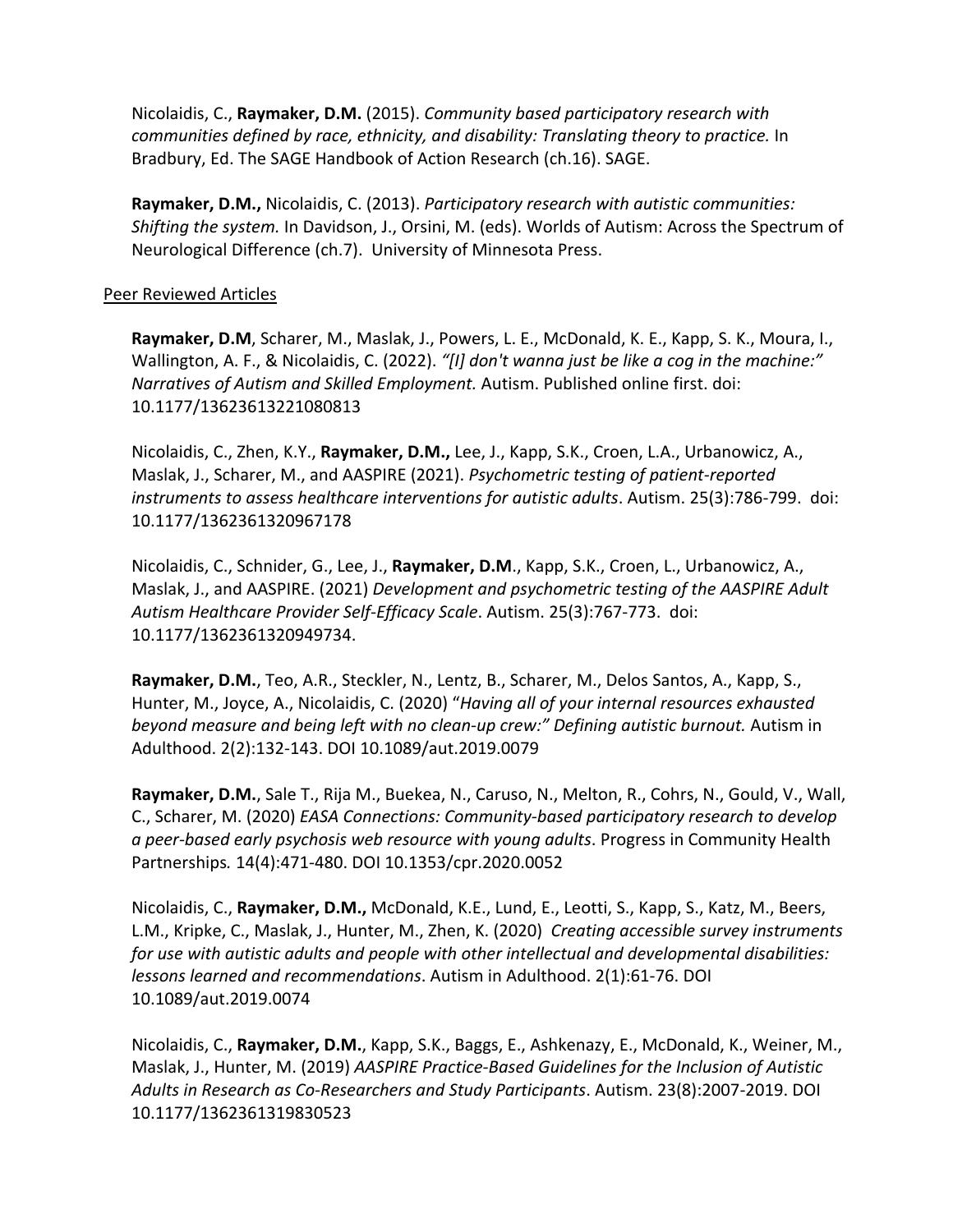**Raymaker, D.M.**, Kapp, S.K., McDonald, K.E., Weiner, M., Ashkenazy, E., Nicolaidis, C. (2019). *Development of the AASPIRE Web Accessibility Guidelines for autistic web users.* Autism in Adulthood. 1(2):146-157. DOI 10.1089/aut.2018.0020

Hughes, R. B., Robinson-Whelen, S., **Raymaker, D.M.**, Lund, E. M., Oschwald, M. M., Katz, M., Starr, A., Ashkenazy, E., Powers, L. E., & Nicolaidis, C., and the Partnering with People with Disabilities to Address Violence Consortium (2019). *The relation of abuse to physical and psychological health in adults with developmental disabilities*. Disability and Health Journal. 12(2):227-234. DOI 10.1016/j.dhjo.2018.09.007

**Raymaker, D.M.**, McDonald, K., Ashkenazy, E., Gerrity, M., Baggs, A.M., Kripke, C., Hourston, S., Nicolaidis, C. (2017) *Barriers to healthcare: Instrument development and comparison between autistic adults and adults with and without other disabilities.* Autism: The International Journal of Research and Practice. 21(8):972-984. DOI 10.1177/1362361316661261

**Raymaker, D.M.** (2017) *Reflections of a community based participatory researcher from the intersection of disability advocacy, engineering, and the academy*. Action Research. 15(3):258- 75. DOI 10.1177/1476750316636669

Nicoladis, C., **Raymaker, D.M.**, McDonald, K., Kapp, S., Weiner, M., Ashkenazy, E., Gerrity, M., Kripke, C., Platt, L., Baggs, A. (2016). *The development and evaluation of an online healthcare toolkit for autistic adults and their providers*. Journal of General Internal Medicine. (10):1180- 1189. DOI 10.1007/s11606-016-3763-6

**Raymaker, D.M.** (2016). *Intersections of critical systems thinking and community based participatory research.* Systemic Practice and Action Research. 29(5):405-23. DOI 10.1007/s11213-016-9376-5

Nicolaidis, C., **Raymaker, D.M.**, Ashkenazy, E. McDonald, K., Boisclair, W.C., Baggs, A.E.V., Kapp, S., Weiner, M., Dern, S. (2015). *"Respect the way I need to communicate with you": Healthcare experiences of adults on the autism spectrum.* Autism: The International Journal of Research and Practice. 19(7): 824–831. DOI: 10.1177/1362361315576221

Nicolaidis, C., Kripke, C.C., **Raymaker, D.M.** (2014). *Primary care for adults on the autism spectrum.* Medical Clinics of North America. 98;1169-1191.

Nicolaidis, C., **Raymaker, D.M**., Katz, M., Oshwald, M., Goe, R., Leotti, S., Grantham, L., Plourde, E., Salomon, J. Hughes, L., Powers, L. (2015). *Participatory research to adapt measures of health and interpersonal violence for use by people with developmental disabilities.* Progress in Community Health Partnerships: Research, Education, and Action. 9(2);157-170. DOI: 10.1353/cpr.2015.0037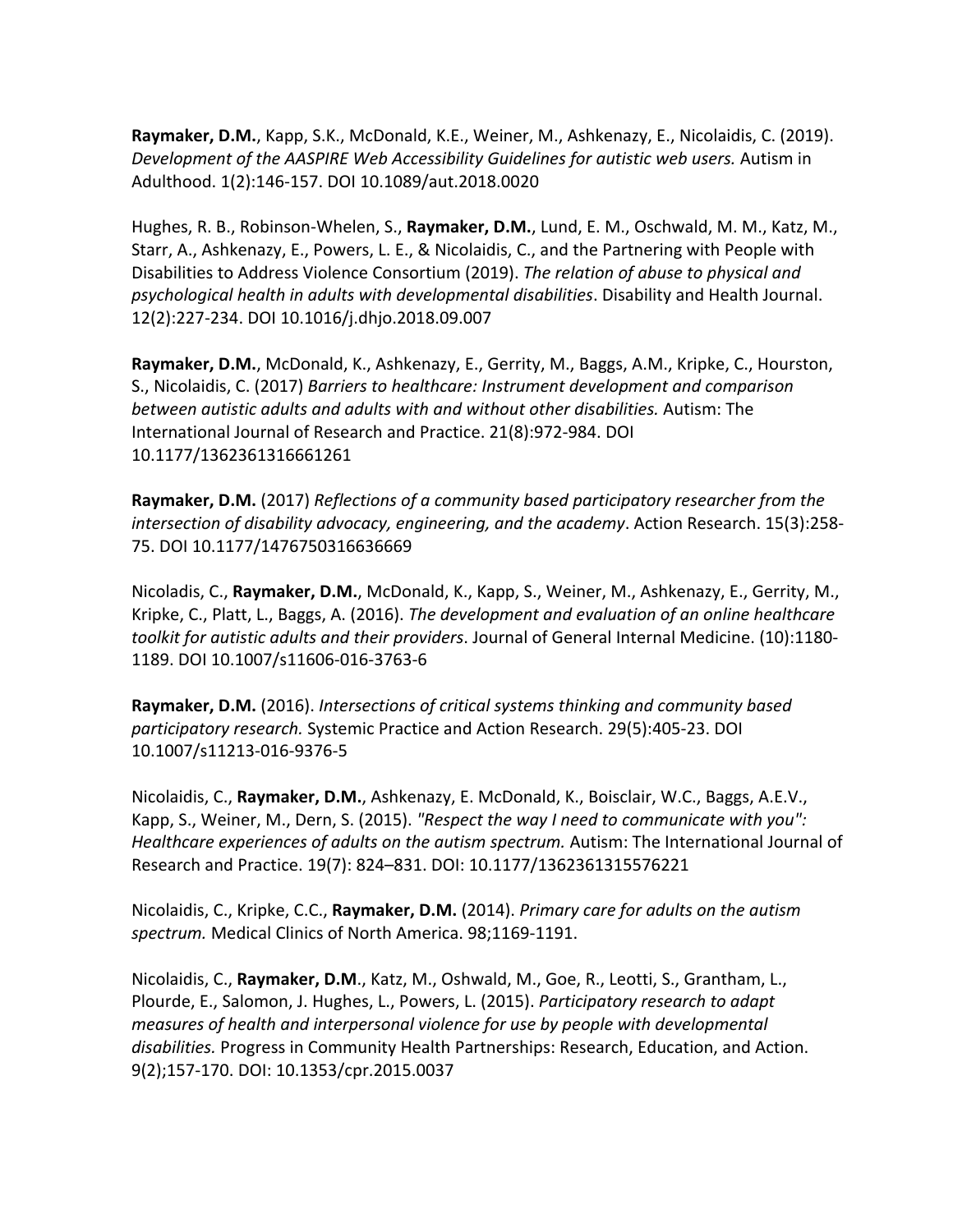Oschwald M.L., Leotti, S., **Raymaker, D.M.**, Katz,M, Goe, R, Harviston, M, Wallington, A, Howard, L, Beers, L, Nicolaidis, C, Robinson-Whelen, S., Hughes, R.B., Powers, L.E.; and the Partnering with People with Disabilities to Address Violence Consortium. (2014). *Development of an audio-computer assisted self-interview to investigate violence and health in the lives of people with developmental disabilities*. Disability and Health Journal. 7(3);292-301. DOI: 10.1016/j.dhjo.2014.01.002

**Raymaker, D.M.**, McDonald, K. (2013). *Paradigm shifts in disability and health: Towards more ethical public health research.* American Journal of Public Health: December 2013, 103(12):2165-2173. Both authors contributed equally to this manuscript. DOI: 10.2105/AJPH.2013.301286

Nicolaidis, C., **Raymaker, D.M**., McDonald, K., Dern, S., Boisclair, W.C., Ashkenazy, E., Baggs, A. (2013) *Comparison of healthcare experiences in autistic and non-autistic adults: A crosssectional online survey facilitated by an academic-community partnership*. Journal of General Internal Medicine. 28(6);761-769. DOI: 10.1007/s11606-013-2427-z

Nicolaidis, C., Wahab, S., Trimble, J., Mejia, A., Mitchell, S.R., **Raymaker, D.M.**, Thomas, M.J., Timmons, V., Waters, A.S. (2013). *The Interconnections Project: Development and evaluation of a community-based depression program for African American violence survivors*. Journal of General Internal Medicine. 28(4);530-538. DOI: 10.1007/s11606-012-2270-7

Wahab, S., Trimble, J., Mejia, A., Mitchell, S.R., Thomas, M.J., Timmons, V., Waters, A.S., **Raymaker, D.M.,** Nicolaidis, C. (2012) *Motivational Interviewing at the intersections of depression and intimate partner violence among African American women.* Journal of Evidence Based Social Work. 11(3), 291-303. DOI: 10.1080/15433714.2013.791502

Nicolaidis, C., **Raymaker, D.M.,** McDonald, K., Dern, S., Ashkenazy, E., Boisclair, C., Robertson, S., Baggs, A. (2011) *Collaboration strategies in non-traditional CBPR partnerships: lessons learned from an academic-community partnership with autistic self-advocates.* Progress in Community Health Partnerships: Research Education and Action. 011:5(2);143-150. DOI: 10.1353/cpr.2011.0022

### Other Publications

**Raymaker, D.M.** (2022). *Resonance.* Argawarga Press. ISBN 978-1945955280

Dwyer, P., **Raymaker, D. M.,** Acevedo, S. M., Brown, H. M., Grapel, J., Jones, S. C., Nachman, B. R., & Williams, Z. J. (2021, 2021/09/01). An Expert Roundtable Discussion on Experiences of Autistic Autism Researchers. *Autism in Adulthood, 3*(3), 209-220. DOI: 10.1089/aut.2021.29019.rtb All authors contributed equally to this manuscript.

**Raymaker, D.M**., Walker, N. (2021). *Toward a neuroqueer future: An interview with Nick Walker.* Autism in Adulthood. 3(1):5-10 DOI: 10.1089/autistic.2020.29014.njw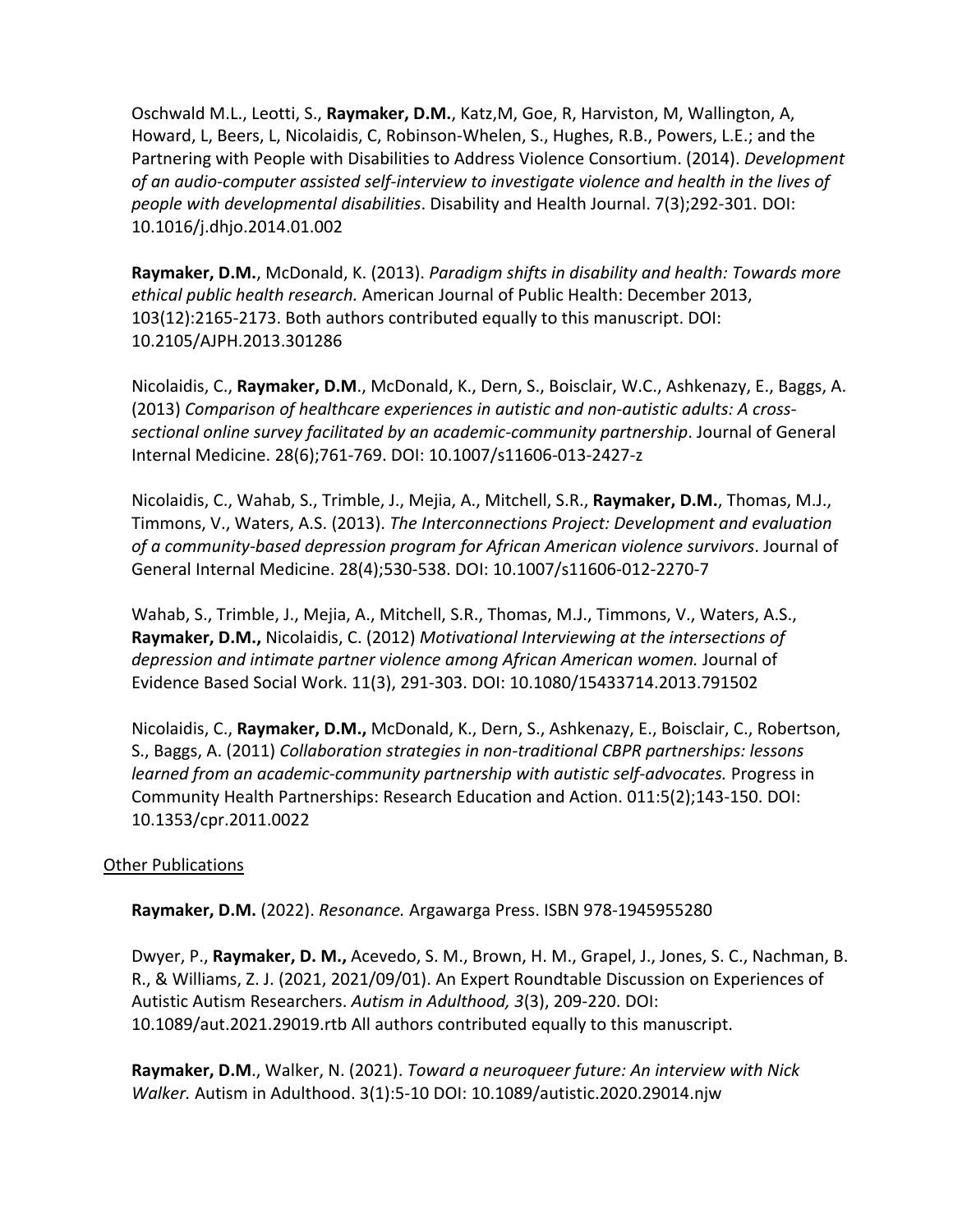**Raymaker, D. M.** (2021). Gender monsters on the edge of the world. In A.M. Reichart, Raymaker, D.M., Walker, N. (Ed.), *Spoon Knife 5: Liminal* (pp. 128-170). Autonomous Press. ISBN 978-1-945955-20-4

**Raymaker, D.M.** (2019). *Reclaiming research for the autistic adult community.* Autism in Adulthood. 1(3):160-161. DOI: 10.1089/aut.2019.29005.dra

**Raymaker, D. M.** (2019). Hearts and tails. In B. Allen, Raymaker, D.M., Nicholson, N.I. (Ed.), *Spoon Knife 4: A Neurodivergent Guide to Spacetime* (pp. 128-170). Autonomous Press. ISBN 978-1-945955-18-1

**Raymaker, D. M.** (2019). The vital impetus of location. In B. Allen, Raymaker, D.M., Nicholson, N.I. (Ed.), *Spoon Knife 4: A Neurodivergent Guide to Spacetime* (pp. 171-172). Autonomous Press. ISBN 978-1-945955-18-1

Nicholas, D., **Raymaker, D.M.**, Hedley, D., Randolph, J.K., Robertson, S.M., Vincent, J. (2019). *An expert discussion on employment in autism*. Autism in Adulthood. 1(3):162-169. DOI: 10.1089/aut.2019.290003.djn. All authors contributed equally to this manuscript.

Sale, T., **Raymaker, D.M**., Rija, M., Gould, V., Wall, C., & Melton, R. (2018). *Mitigating Early Loss of Community Participation in Early Psychosis Services: State of the Science*. Portland, OR: Research and Training Center for Pathways to Positive Futures, Portland State University.

**Raymaker, D.M.** (2018), *Hoshi and the Red City Circuit.* Fort Worth, TX. Autonomous Press, LLC. ISBN 978-1-945955-12-9

**Raymaker, D.M.** (2018). *Heat Producing Entities*. In N. Walker, A.M. Reichart (Eds.). Spoon Knife 3: Incursions (ch.18). Fort Worth, TX. Autonomous Press, LLC. ISBN 978-1-945955-14-3

### Webinars and Workshops

**Raymaker, D.M.** (2021). *Meet the Experts.* Invited mentor at "Meet the Experts" Luncheon for the International Society for Autism Research. https://www.autisminsar.org/page/STC2021MTE

**Raymaker, D.M.** (2020). *Understanding the perspective of the Autistic community in research.*  New Jersey Autism Center of Excellence. https://youtu.be/m5GK7ZgYIr0?t=807

**Raymaker, D.M.** (2020). "Having all of your internal resources exhausted beyond measure and being left with not clean-up crew:" Defining, measuring, and understanding autistic burnout*.*  New Jersey Autism Center of Excellence. https://www.youtube.com/watch?v=SFixaliygnA

**Raymaker, D.M.,** Nicolaidis, C. (2018). *INSAR Summer Institute: Equitable Inclusion of Autistic Adults as Co-Researchers*. International Society for Autism Research. https://www.autisminsar.org/page/Nicolaidis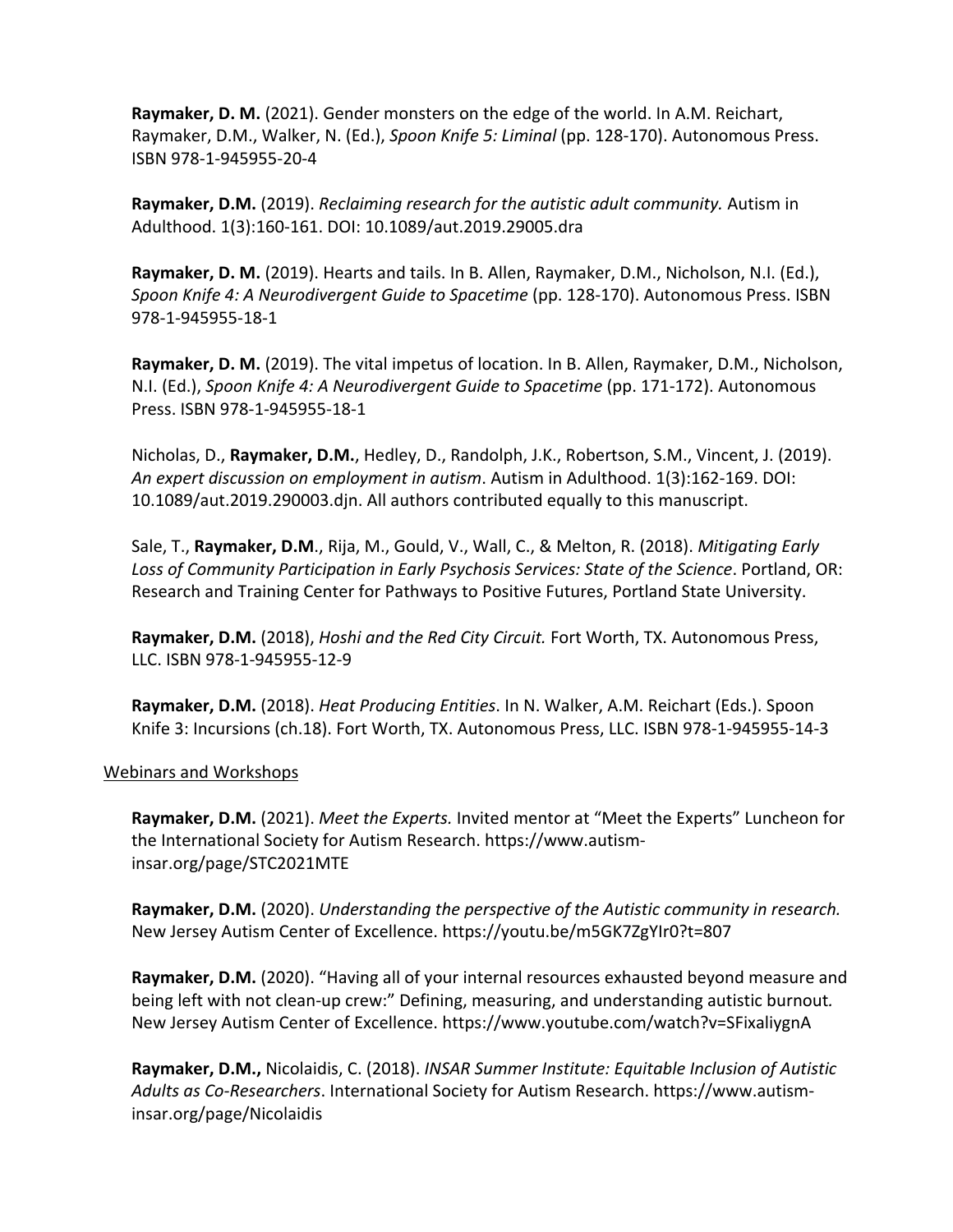McDonald, K., **Raymaker, D.M**. (2013). *Strategies for including adults with developmental disabilities in research.* Post-conference workshop. American Association for Intellectual and Developmental Disabilities Annual Meeting, Pittsburgh, PA.

McDonald, K., **Raymaker, D.M.** (2012) Ethical Issues in Developmental Disability Research. Webinar sponsored by American Association of Intellectual and Developmental Disabilities. Webinar retrieved from http://aaidd.org/content\_8657.cfm.

## Presentations at Professional Meetings

**Raymaker, D.M.** (2021) *Skilled Employment: Lessons from Employees, Supervisors, and Support Experts* (Invited paper presentation) OCALICON Online. November

**Raymaker, D.M.** *Engaging with people with IDD in research.* (2021) Invited panelist. Patient Centered Outcomes Institute Virtual Annual Meeting. November.

**Raymaker, D.M.** *Autistic burnout and community voice*. (2020) Invited guest lecture. UC Davis Neurodiversity Summit. November.

**Raymaker, D.M.** for the Academic Autism Spectrum Partnership in Research and Education, *"Having All of Your Internal Resources Exhausted Beyond Measure and Being Left with No Clean-Up Crew": Defining Autistic Burnout.* Poster presentation. Annual Meeting of the International Society for Autism Research, Seattle USA, May 2020. (Conference cancelled)

**Raymaker, D.M.,** Scharer, M., Widmer, A., Posadas, D.L., Miller, R., Crespo, C. (2019). *After-EXITO: Community based participatory research to improve alumni transition from an intensive undergraduate research program.* Training, Workforce Development, and Diversity Program Director's Meeting, Rockville, MD. August.

**Raymaker, D.M.**, Nicolaidis, C. (2019) *"My physical body and mind started shutting down": Autistic burnout and the costs of coping and passing*. Invited talk for pre-meeting on mental health. International Society for Autism Research, Montreal. May.

**Raymaker, D.M.**, Mitchell, A. (2018) *Autism and Skilled Employment*. Paper Presentation. TASH Annual Meeting, Portland, OR. December.

**Raymaker, D.M.** (June, 2018*). Pregnancy, Disability, and Women's Decisions: Including Women with Intellectual Disability and Autistic Women in Research and Discussion Around Pregnancy Decisions.* Paper presentation. American Association on Intellectual and Developmental Disabilities, St. Louis.

**Raymaker, D.M.**, Mitchell, A., McDonald, K., AASIRE team. (June, 2018). *Intersectional Identities and Employment for Autistic Professionals*. Paper presentation. American Association on Intellectual and Developmental Disabilities, St. Louis.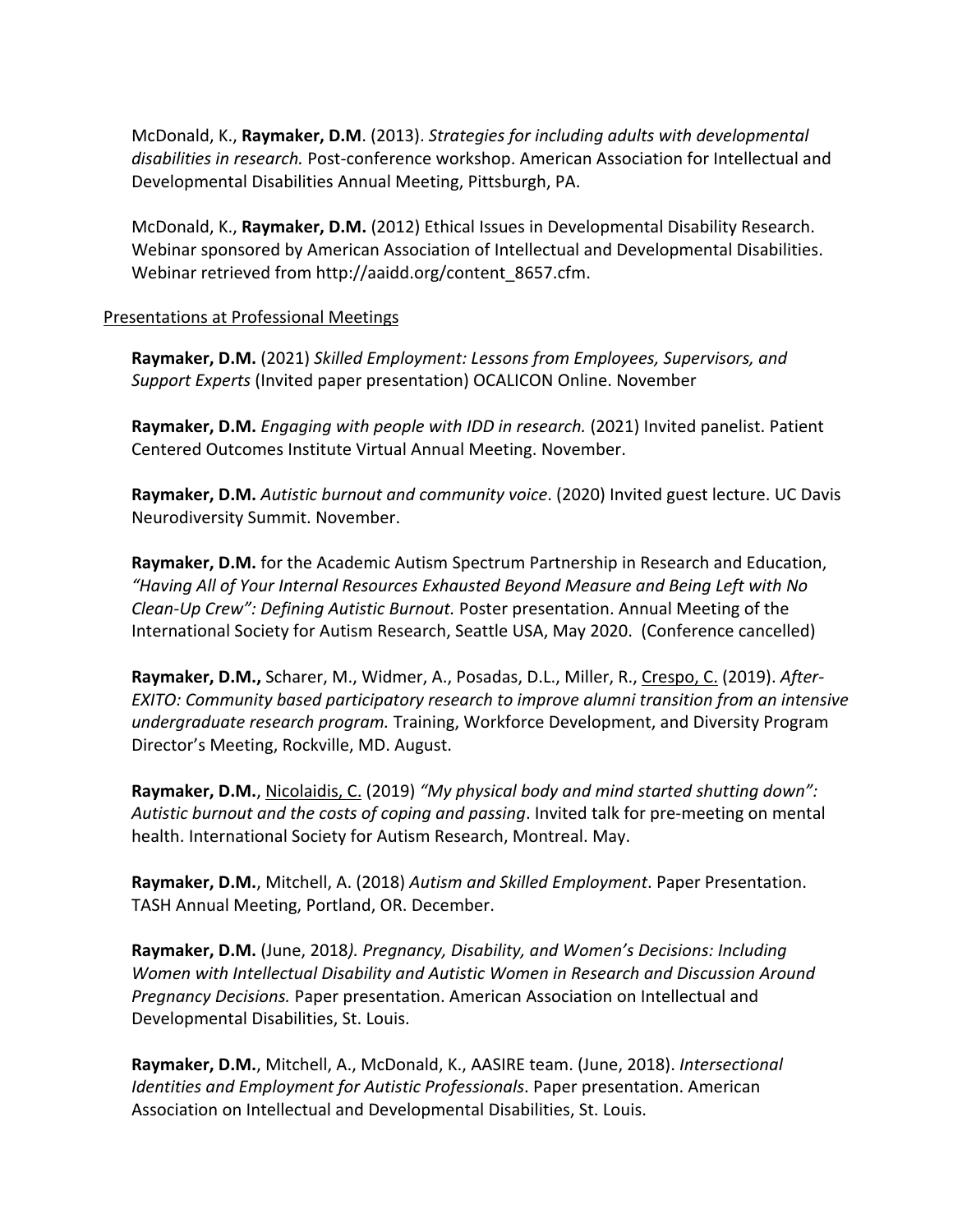Nicolaidis, C., **Raymaker, D.M.,** AASPIRE team. (May, 2018). *Including Autistic Adults in Research to Develop and Evaluate Services Interventions: Lessons from Long-Standing Academic-Community Partnerships*. Poster Presentation. International Society for Autism Research, Rotterdam.

**Raymaker, D.M.**, Scharer, M., Nicolaidis, C., AASPIRE team. (May, 2018). *Narratives of Autism and Skilled Employment: Barriers, Facilitators, and Considerations in Professional Settings*. Poster Presentation. International Society for Autism Research, Rotterdam.

**Raymaker, D.M.**, Sale, T., Valeria, M., Caruso, N., Gould, V. (March, 2018). *Empowerment of Individuals Experiencing Early Psychosis through Community-Based Participatory Research and Technology: Lessons Learned from EASA Connections.* Paper presentation. 31st Annual Research & Policy Conference on Child, Adolescent, and Young Adult Behavioral Health, Tampa.

**Raymaker, D.M.**, Kripke, C. (March, 2018). *The AASPIRE Healthcare Toolkit*. Invited paper presentation. Developmental Disabilities: Update for Health Professionals, San Francisco.

**Raymaker, D.M.** (2017) *Improving health outcomes for autistic people: AASPIRE's work with the healthcare toolkit.* Research Symposium. Autism-Europe 11<sup>th</sup> International Congress. Edinbourgh, UK.

**Raymaker, D.M.**, Nicolaidis, C., Oschwald, M., Ashkenazy, E. (2016) *Inclusive Research at Portland State University*. Research Symposium. TASH Annual Meeting, Portland, OR.

**Raymaker, D.M**., Nicolaidis, C., Ashkenazy, E. (2016) *AASPIRE Healthcare Toolkit*. Paper presentation. TASH Annual Meeting, Portland, OR.

**Raymaker, D.M.**, Nicolaidis, C., Ashkenazy, E., MacDonald, K.E. (2016) *Inclusive Research Workshop*. Wednesday workshop presentation. TASH Annual Meeting, Portland, OR.

**Raymaker, D.M.** (2014). *Relationships and Holism.* Invited speaker. Love and Autism Conference. San Diego, CA.

**Raymaker, D.M.** (2013). *Leveraging the dynamics of science, policy, and community for systems change.* Paper presentation. Society for Chaos Theory in Psychology and the Life Sciences Annual Meeting, Portland, OR.

**Raymaker, D.M**., McDonald, K., Stack, E. (2013). *Partnering with people with developmental disabilities to address violence: A community based participatory research project.* Paper presentation. American Association for Intellectual and Developmental Disabilities Annual Meeting, Pittsburgh, PA.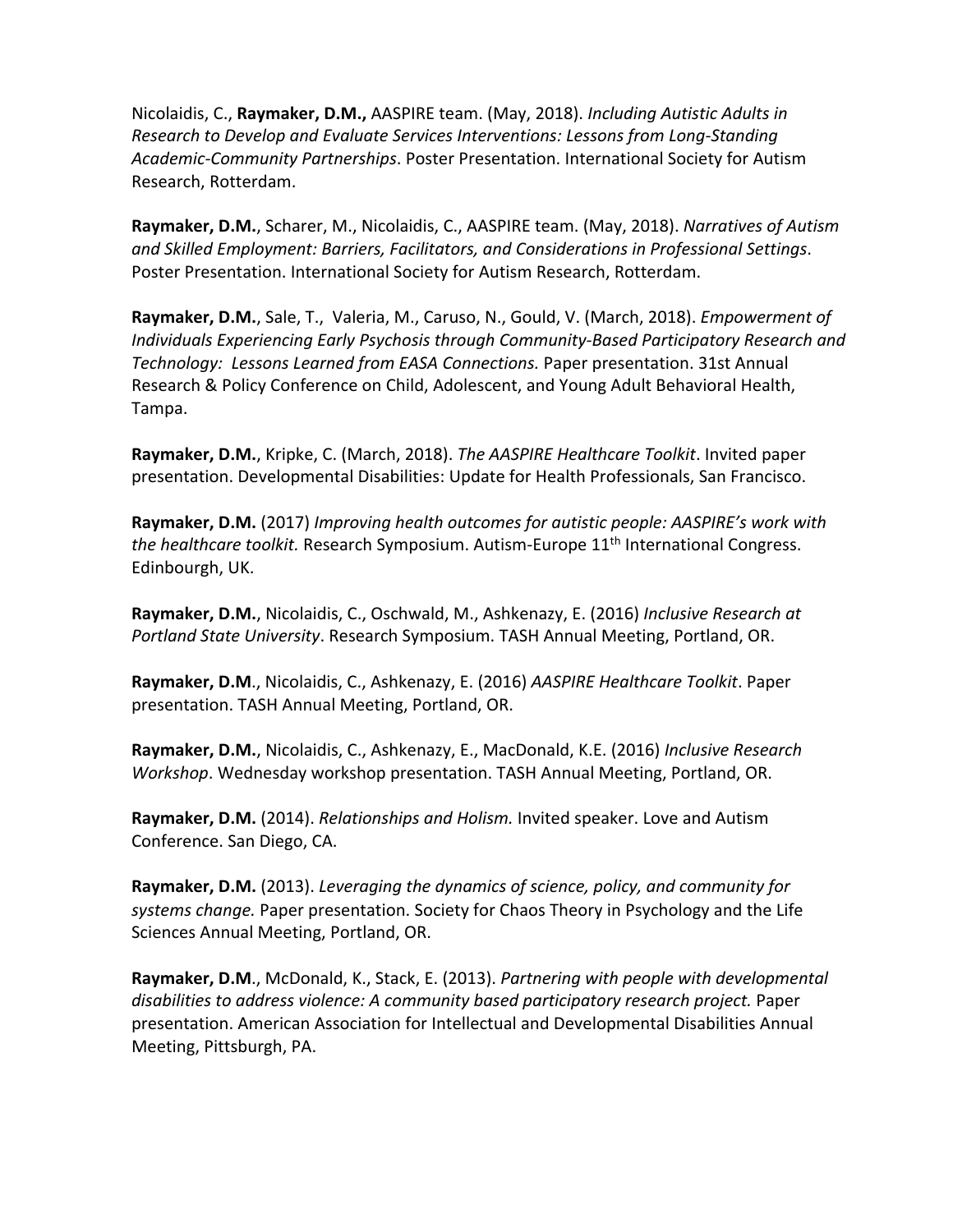**Raymaker, DM**., Nicolaidis, C., Baggs, A., Boisclair, W.C., Kripke, C., Ashkenazy, E., McDonald, K., Erikson, K., Tedlow, M. (2012). Getting the Most out of Healthcare. Workshop. Autreat, Johnstown, PA.

Nicolaidis, C., **Raymaker, D.M.**, McDonald, K., Ashkenazy, E., Dern, S., Boisclair, W.C., Baggs, E., Delaney, R., Way, R. (2011, May) "Respect the way I need to communicate with you": Healthcare experiences of adults on the autistic spectrum. Oral abstract presentation. Annual Meeting of the Society for General Internal Medicine. Phoenix, AZ.

**Raymaker, D.M.**, (2011, March) Nothing about us without us: partnering with autistic adults to improve healthcare. Paper presentation. Developmental Disabilities: Update for Health Professionals, San Fransisco, CA.

Nicolaidis, C, **Raymaker, D.M.**, (2011, March) Partnering with autistic adults to improve healthcare. Paper presentation. Psychiatry Grand Rounds, Oregon Health & Science University, Portland, OR.

**Raymaker, D.M.**, McDonald, K., Perry, A., Patka, M., Kidney, C., Stack, E., Nicoladis, C. (2011). Including adults with intellectual and developmental disabilities in research: methods and ethics. Paper presentation. National Multicultural Conference & Summit, Seattle, WA. \*all authors contributed equally to the presentation

Nicolaidis, C., **Raymaker, D.M.**, McDonald, K., Ashkenazy, E., Boisclair, C., Dern, S., Baggs, A., Delaney, R., Way, R. (2010). CBPR to improve the healthcare of autistic adults. Poster session. Family Medicine Education Consortium NE Region Meeting & Residency Fair, Hershey, PA.

**Raymaker, D.M.**, Ashkenazy, E., & Nicolaidis, C. (2010) Community-based participatory research. Paper presentation. Family Medicine Education Consortium NE Region Meeting & Residency Fair, Hershey, PA.

**Raymaker, D.M.**, & Nicolaidis, C. (2010). The dynamics of autistic-academic partnerships. Paper presentation. Critical Autism Studies Workshop, Ottawa, Canada.

Kidney, C., **Raymaker, D.M.**, McDonald, K., Boisclair, C., and Nicolaidis, C. (2010, June). Participation in online communities: exploring the impact of accessible communication. Paper presentation. Society for Disability Studies, Philadelphia, PA.

Nicolaidis, C., **Raymaker, D.M.** (2010, May). Strategies for effective collaborations with geographically dispersed communities and people with disabilities. Paper presentation. Community Campus Partnerships for Health Annual Conference. Portland, OR.

**Raymaker, D.M.**, & Ashkenazy, E. (2009, June). Uniquely speaking out: self-advocacy for nonstandard communicators. Paper presentation. Oregon Disability Megaconference, Portland, Oregon.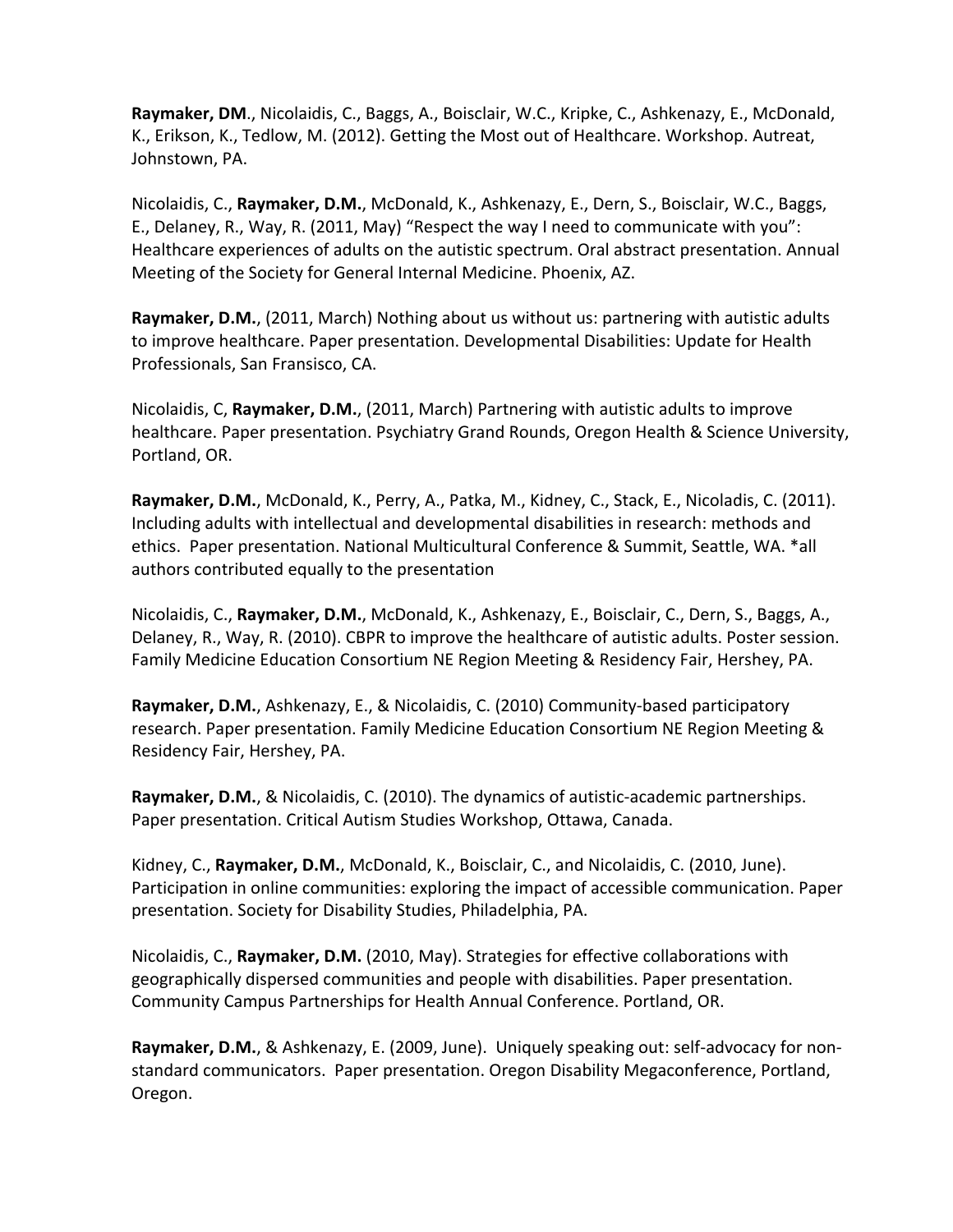**Raymaker, D.M.** (2009, May). Augmentative and alternative communication. Paper presentation. Interagency Autism Coordinating Committee Full Committee Meeting, Washington, DC.

McDonald, K., **Raymaker, D.M**., Robertson, S., & Nicolaidis, C. (2008, May). Participatory action research with disabled adults: advancing scientifically sound, socially relevant, ethical research. Paper presentation. American Association for Intellectual and Developmental Disabilities Annual Meeting, Washington, DC.

**Raymaker, D.M.** (2007, November). Student forum: Willamette valley students discussing their lives with autism. Panel. Embracing Diversity: Putting the Pieces together For a Deeper Understanding of Autism Spectrum Disorder. Corvallis, OR.

**Raymaker, D.M.** (2006, October) Guest lecturer, Evolving social motives in an iterated prisoner's dilemma using agent-based simulation, Systems Science Seminar, Portland State University, Portland, OR.

Venkat, K, Wakeland, W, **Raymaker, D.M**. (Raymaker was Presenter; 2006, July) An agentbased model of trade with distance-based transaction cost, 2006 Summer Simulation Multiconference, Society for Modeling and Simulation International, Calgary, Canada.

### Presentations in Community and Practice Settings

- 2020 *Converting Reports to Academic Papers*. Portland State University School of Social Work Brown Bag. April 2020. Invited training.
- 2020 AIDE Canada webinar on Autistic Burnout https://aidecanada.ca/connect/events/details/autistic-burnout---2020-02-23
- 2019 *Autism 206: Transition to Adulthood: "My physical body and mind started shutting down": Autistic burnout and the costs of coping and passing*. Seattle Children's Hospital Autism 200 Series invited lecture. https://www.seattlechildrens.org/healthsafety/keeping-kids-healthy/development/autism-200-series/
- 2019 Early Childhood Conference presented by Parent Child Preschools Organization. 16 March, 2018. Clackamas High School –*The Fabulous Diversity of Brains –* Invited workshop
- 2018 Washington Autism Advisory Council Meeting: Improving Health through Traumainformed Approaches for Individuals with Autism Spectrum Disorders and other Developmental Disabilities, their Families and Caregivers – professional expert panelist and guest speaker
- 2018 Portland State University Culturally Responsive Symposium *Accessible Activist Spaces* – Presented in collaboration with the Disability Alliance student group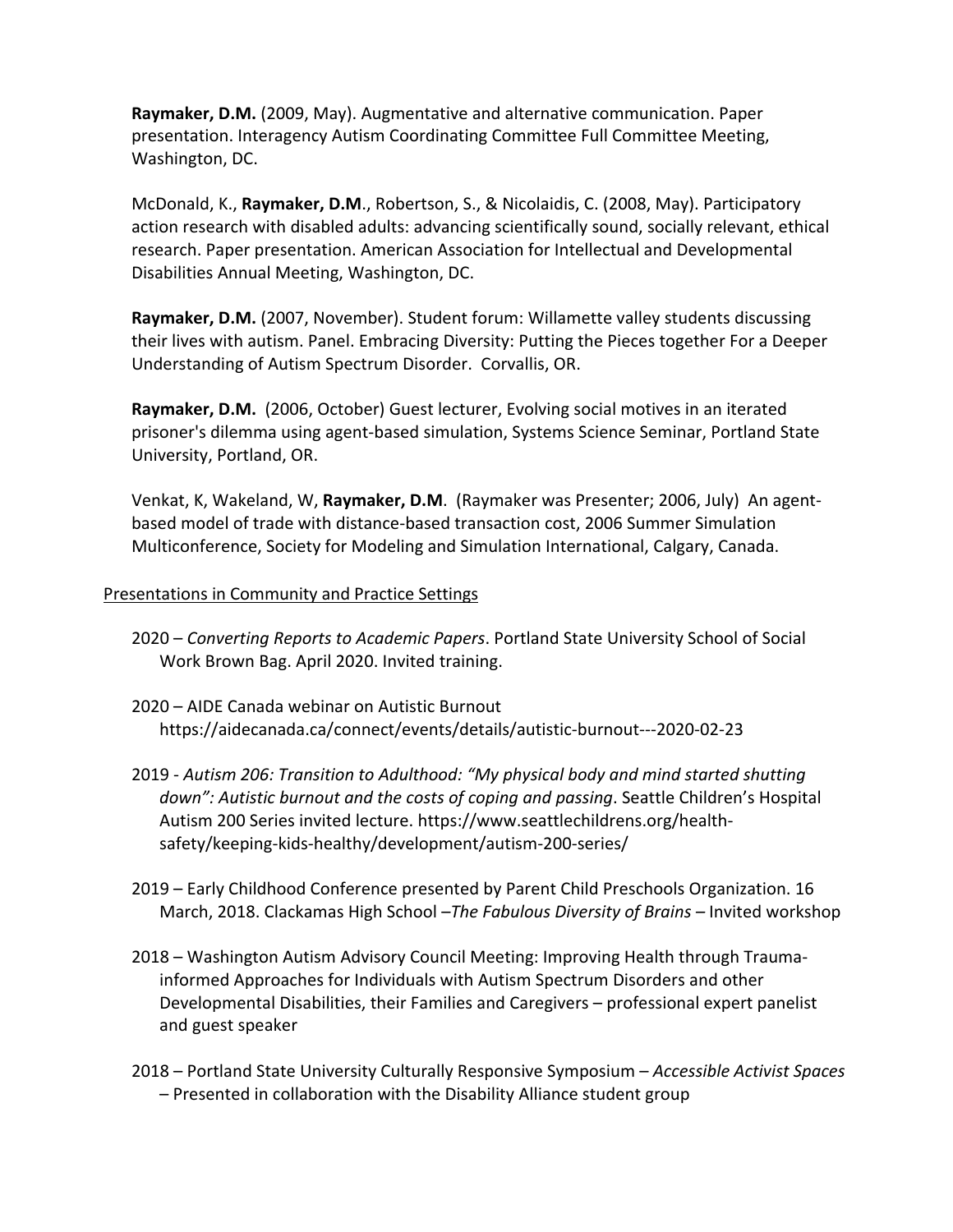2018 – Oregon Pediatric Therapists Special Interest Group – *Neurodiversity: Rethinking Autism*

# **Honors, Grants, and Fellowships**

### Current Research Support

Raymaker, Dora M. (Principal). *Community-based participatory research to adapt and psychometrically test instrumentation for use in a multifaceted employment intervention*, sponsored by the Medical Research Foundation, \$50, 000 (2022-2024).

Raymaker, Dora M. (Co-Investigator). Nicolaidis, Christina (Principal). *Measuring Health, Function, and Social Well-being in Adults on the Autism Spectrum*, sponsored by National Institute of Mental Health R01MH121407, \$3,109,015 (2019-2024).

Raymaker, Dora M. (Co-Investigator). Horner-Johnson, Willi (Principal). *Understanding and Supporting Pregnancy Decision-Making among Women with Developmental Disabilities that Affect Cognition*, sponsored by National Institutes of Health R01HD098466-01-A1, \$675,155 (2020-2025).

Raymaker, Dora M. (Co-Investigator). Walker, Janet (Principal). *Developing the PLUS Peer Support Practice Model and Training for Early Psychosis Programs*, sponsored by HHS ACL NIDILRR, \$599,862 (2021-2024).

# Completed Research Support

Raymaker, Dora (Principal). *Community based participatory research to explore employer training in support of autistic professionals,* sponsored by Oregon Clinical and Translational Research Institute KL2TR002371, \$323,45 (2019-2021).

Raymaker, Dora M. (Principal). *Pilot study on autistic adult burnout and suicide behavior*, sponsored by OHSU-PSU Collaborative Research Program, \$50,000 (2018-2019).

Raymaker, Dora M. (Principal). *Autism and Skilled Employment: An Exploratory Study to Inform Future Intervention*, sponsored by National Institute of Mental Health 1R21MH112038-01, \$417,285 (2016-2018).

Raymaker, Dora. M. (Co-investigator). Nicolaidis, Christina (Principal). *Health System Integration of Tools to Improve Primary Care for Autistic Adults,* sponsored by National Institute of Mental Health 1R34MH111536-01, \$690,072 (2016-2018).

Raymaker, D.M. (Principal of EASA Connections portion of project). Walker, Janet (Principal). *Pathways to Positive Futures*, sponsored by DHHS/Administration for Community Living/National Institute on Disability, Independent Living, and Rehabilitation Research (NIDILRR) 90RT5030, \$875,000 (per year) (2015-2019).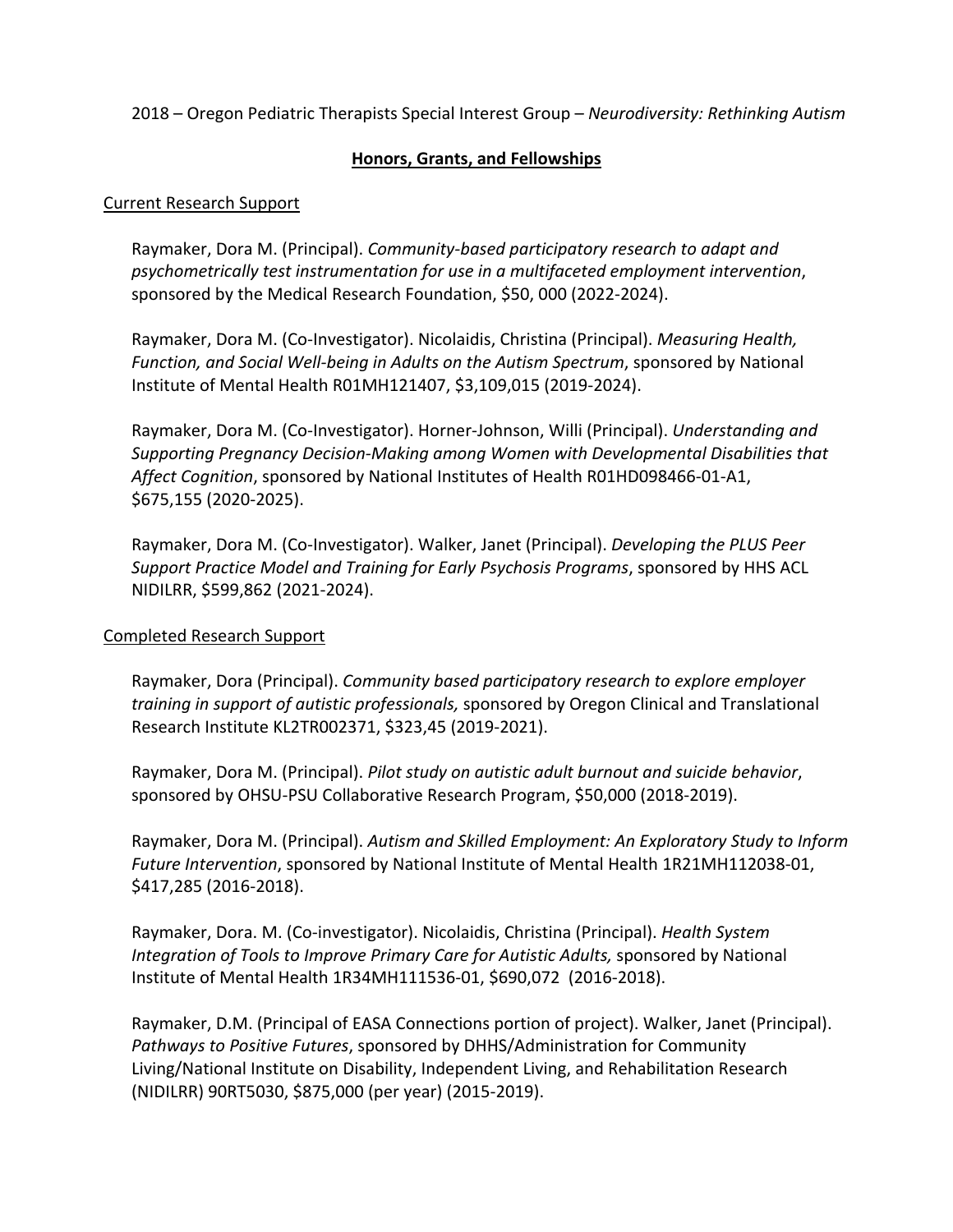Raymaker, Dora M. (Principal). *After-EXITO*, sponsored by NIH BUILD EXITO 5UL1GM118964- 03 (Crespo, Carlos, PI), \$22,000 (2019).

Raymaker, Dora M. (Principal). *EXITO Pilot Award: Narratives of Autism and Skilled Employment*, sponsored by NIH BUILD EXITO 5UL1GM118964-03 (Crespo, Carlos, PI), \$74,250 (2019).

Raymaker, Dora M. (Co-Investigator). (Oschwald, Mary. (PI). *Pregnancy and Support Services for Women with Developmental Disabilities,* sponsored by National Institutes of Health 1R21HD078830-01A1, \$415,800 (2014-2016).

Raymaker, Dora M. (Key Personnel). Oschwald, Mary. (PI). *Internet Safer and Stronger Program for Men with Disabilities,* sponsored by DHHS/Administration for Community Living/National Institute on Disability, Independent Living, and Rehabilitation Research (NIDILRR), 90IF0056-02-03 (formerly H133G130207-14), \$200,000 (2015-2017).

Raymaker, Dora M. (Project Coordinator and Community Co-Principal). Nicolaidis, Christina. (Principal). *Partnering with Autistic Adults to Develop Tools to Improve Primary Healthcare,*  sponsored by National Institute of Mental Health 7R34MH092503-03, \$630,429 (2011-2015)

Raymaker, Dora M. (Steering Committee Member). Hughes, Rosemary (Principal). *Partnering with People with Developmental Disabilities to Address Violence*, sponsored by Centers for Disease Control and Prevention DHHS 5U01DD000231-03, \$1,050,000 (2009-2012)

Raymaker, Dora M. (Project Coordinator and Community Co-Principal). Nicolaidis, Christina (Principal). *Community-Based Participatory Research to Improve the Healthcare of Autistic Adults*, sponsored by Oregon Clinical and Translational Research Institute (NIH-Funded CTSA) UL1 RR024140, \$30,000 (2009-2010).

Raymaker, Dora M. (Co-Investigator). McDonald, Katherine E. (Principal). *Participatory Research to Improve the Health of Autistic Adults: Considering the Online Community,*  sponsored by Portland State University FEG2008, \$15,000 (2008-2009).

Raymaker, Dora M. (Data Analyst). Nicolaidis, Christina (Principal). *CBPR to Improve Depression Care for African American Domestic Violence Survivors,* sponsored by National Institute of Mental Health; 1R21MH082139-01, \$450,000 (2008 – 2010).

# **Other Research and Other Creative Achievements**

Founding Co-Director, Academic Autism Spectrum Partnership in Research and Education, 2006 current.

Awards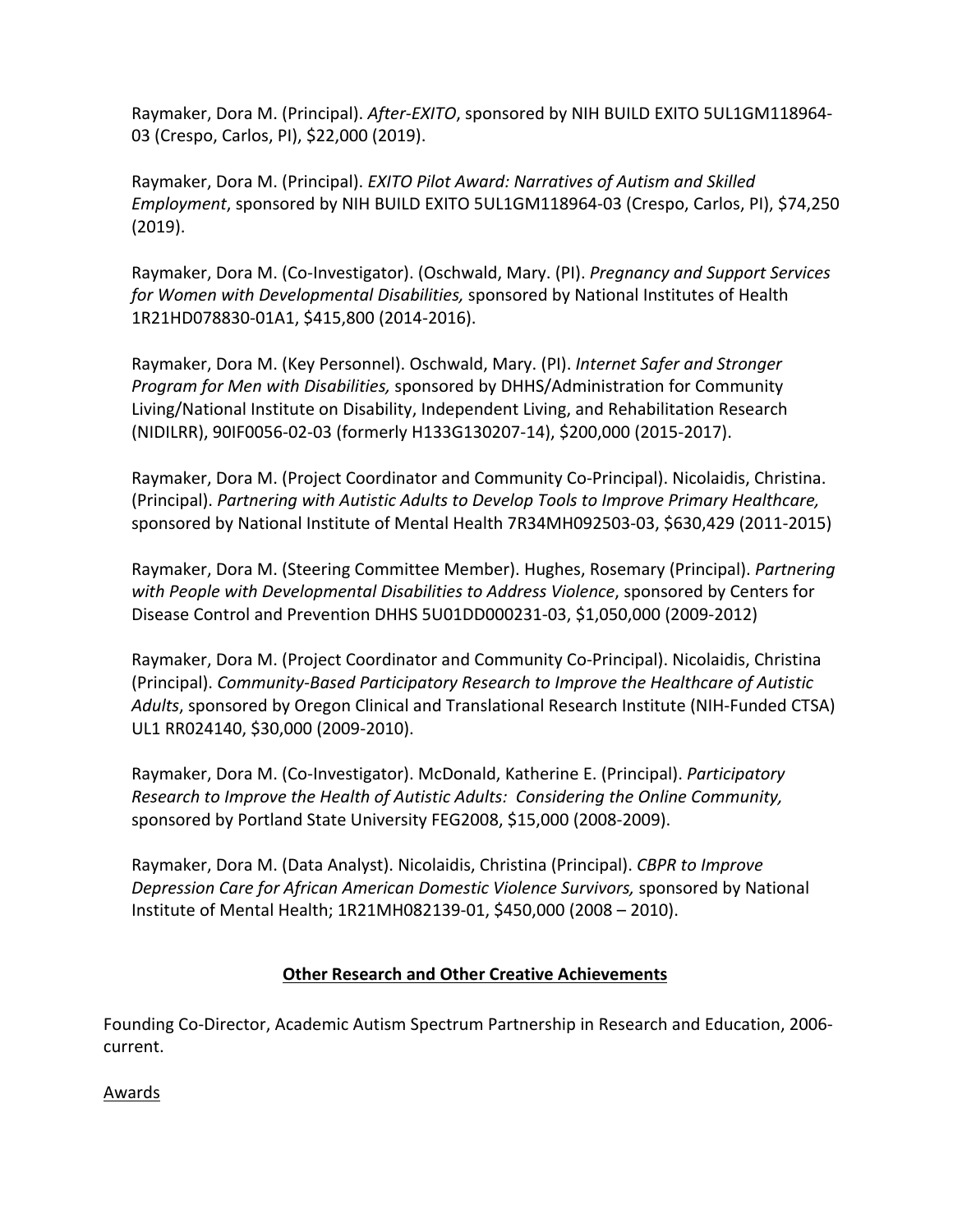- 2021 Portland State University Non-Tenure Track Researcher of the Year
- 2019 Service to the Self Advocacy Community Autistic Self Advocacy Network (ASAN)
- 2018 Student and Early Career Academic Excellence Scholarship American Association on Intellectual and Developmental Disabilities (AAIDD)
- 2014 Student Award AAIDD
- 2010 Progress Toward Novel Federal Funding OCTRI

### Research Intervention Products

**AASPIRE Healthcare Toolkit** – An online, interactive resource for adult autistic patients, supporters, and healthcare providers for improving healthcare. https://autismandhealth.org Created via NIMH grants 7R34MH092503-03

**Pregnancy, Disability, and Women's Decisions** – An eight-part video series for women with intellectual disabilities and autistic women around pregnancy decision-making. https://pregnancyanddisability.org Created via NIH grant 1R21HD078830-01A1.

**EASA Connections** – A peer-directed, multimedia resource for new participants in the Early Assessment and Support Alliance (EASA) early psychosis program. http://easaconnections.org/index.php Created via NIDILRR grant 90RT5030

## **Other Teaching, Mentoring and Curricular Achievements**

### Classroom Teaching

Spring 2022 - SYSC 413/513 Holistic Strategies for Problem Solving Fall 2023 – CFS 410 Critical Disability: Impacts on Children, Youth, & Families

### Formal Mentoring and One-on-One Instruction

2022-current – Ph.D. Committee member for Tamara Garfield (Drexel) 2022-current – Honors and McNair Scholar Mentor for Jessica Hlavinka 2020-current – Ph.D. Committee member for Samuel Settlemeyer (PSU) 2020-2021 - Research Mentor to Olynn Ara, BUILD EXITO Scholar 2019-2021 – Graduate research practicum supervisor, Laura Rodriguez 2019-2020 – Research mentor to Alicia Riddel, LEND Scholar 2018-current – Mentor for high school students via the Apprenticeships in Science & Engineering (ASE) Saturday Academy program: 2018 - Nikita Gautham 2020 - Anna de Amicis, Aisha Tangirala 2021 – Aliyah Ndayishimiye, Ragheeb Hoque, Stella Lee 2018-2020 - Research Mentor to Austin Delos Santos, Brandy Lentz, BUILD EXITO Scholars 2017-2019 – Research Mentor to Alannah Mitchell, Veronica Gould, BUILD EXITO Scholars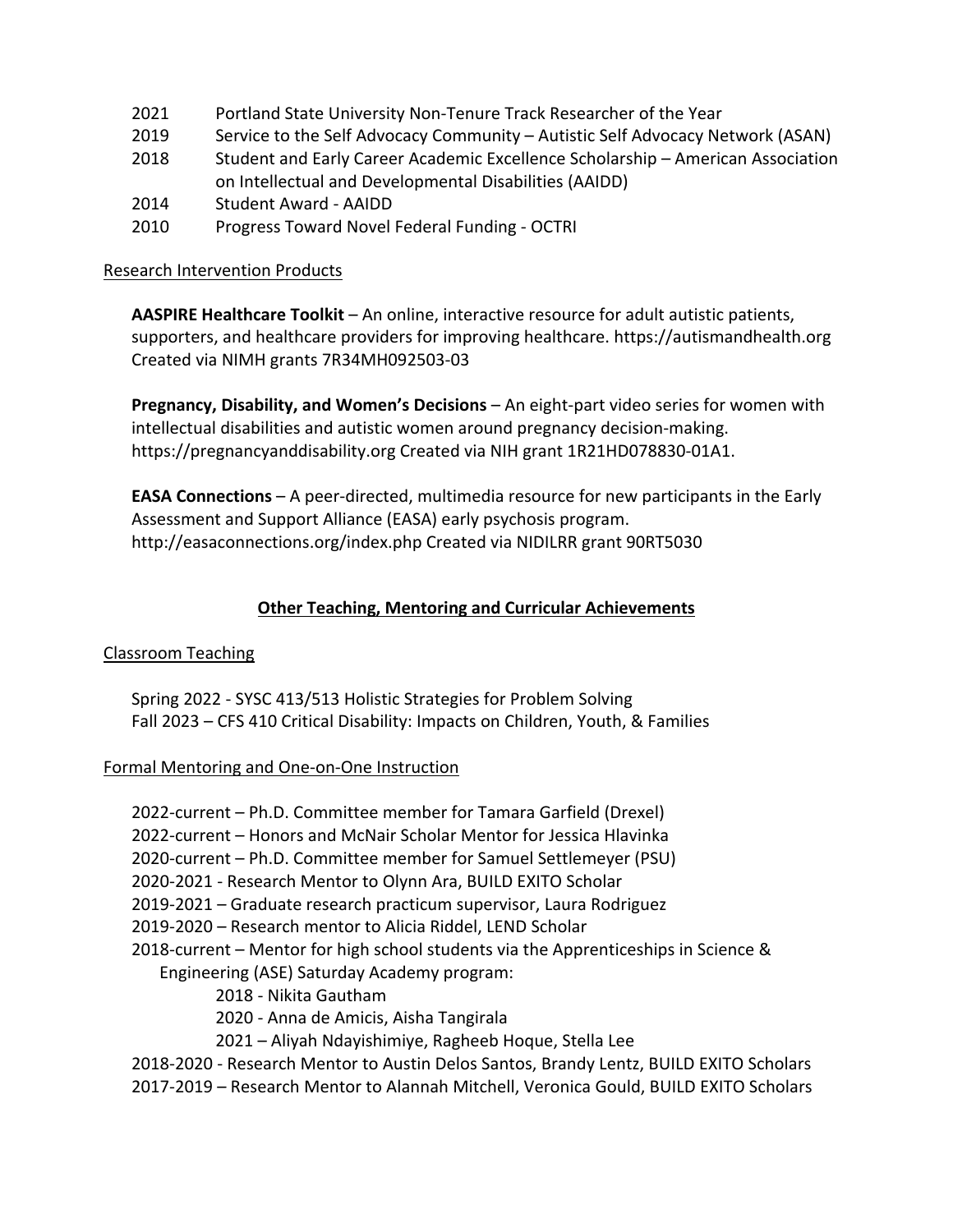2016-2018 – Research Mentor and honors thesis advisor to Mirah Scharer, BUILD EXITO **Scholar** 

#### Selected Invited Guest Lectures

- 2022 Lewis and Clark Neurodivergent Student Union Neurodiversity Celebration Week *The loom of science and activism: Community-based participatory research and the neurodiversity movement.*
- 2021 University of North Carolina School of Education autism seminar *AASPIRE & Community Based Participatory Research with the Autistic Community*
- 2020 West Virginia University Center for Excellence in Disabilities Ability Grand Rounds *Improving Healthcare for Adults on the Autism Spectrum*
- 2018 PSU-OHSU School of Public Health OHSU Brain Institute, and Doernbecher Children's Hospital – *Public Health Portland Style #9 – Neurodiversity: Rethinking Autism*
- 2018 OHSU Autism Seminar Series, Department of Psychiatry / Institute of Developmental Disabilities Pediatrics – *Narratives of Autism and Skilled Employment*
- 2017 Portland State University COUN 595 Contemporary Issues and Applications in Rehabilitation Counseling – *Autism and Skilled Employment*
- 2020, 2017, 2015, 2013, 2011 Systems Science Seminar *Participatory Research: Science and Social Change* (2011), *Social, Political, and Ethical Considerations with Minority Representation in Knowledge Production* (2013), *The Learning Organization and Power* (2015), *Demystifying the Peer-Reviewed Publication Process* (2017), *Realist Evaluation*  (2020)
- 2013, 2014 Portland State University SW 510/610 Interdisciplinary Seminar on Research Methods in Social Determinants of Health - *Social, Political, and Ethical Considerations with Minority Representation in Knowledge Production*
- 2012, 2013 Syracuse University Graduate Seminar on Disability and Health *Systems Change and Partnering with Autistic Adults to Improve Healthcare*
- 2013 Portland State University PSY 610 Community-based Participatory Research Methods *Community Based Participatory Research*
- 2010 2013 Oregon Health and Science University HIP 533 Community Based Research *Community Based Participatory Research: Theory and Implementation*
- 2008 Psychology 321: Portland State University Research Methods in Psychology Modeling and simulation methods for behavioral science.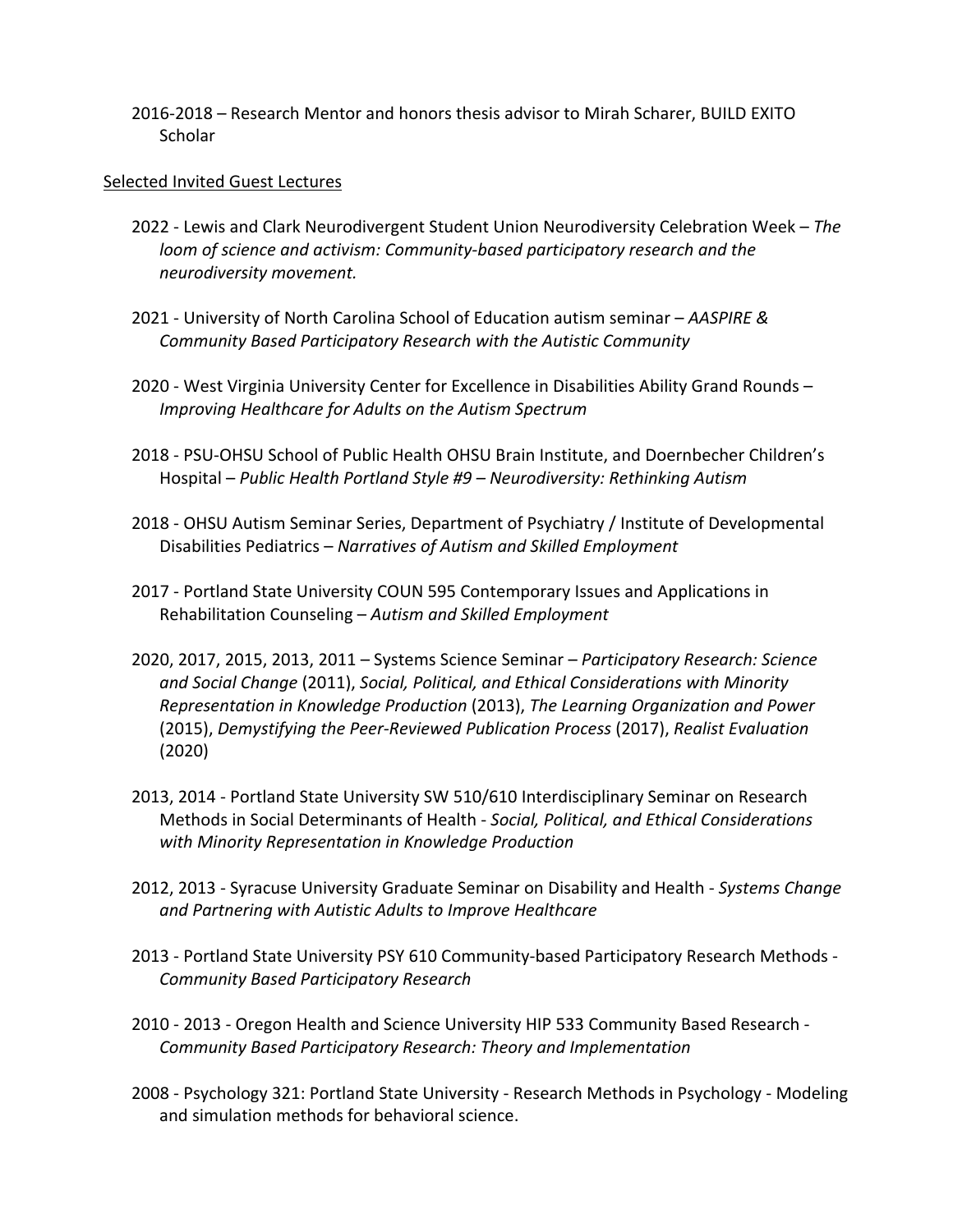#### Teaching Assistantships

2013, 2014 - SW 510/610 Interdisciplinary Seminar on Research Methods in Social Determinants of Health

2013 - CFS 492 Families and the State: Social Welfare Policy and Laws

### **Other Community Outreach Achievements**

Advocacy and Policy

| 2018 - 2019 | Interagency Autism Coordinating Committee (IACC) Health            |
|-------------|--------------------------------------------------------------------|
|             | Workgroup                                                          |
| 2009 - 2016 | Healthcare Subcommittee Member, Oregon Commission on Autism        |
|             | Spectrum Disorder                                                  |
| 2011 - 2013 | Member, The Autistic Self Advocacy Network                         |
| 2009 - 2011 | Full Member, Oregon Commission on Autism Spectrum Disorder         |
| 2008 - 2011 | Board of Directors, The Autistic Self-Advocacy Network             |
| 2008 - 2013 | Member, Oregon Self Advocacy Coalition (Self Advocates as Leaders) |
| 2007 - 2009 | Member at Large, Board of Directors, Portland Asperger's Network   |

### Podcasts:

Steward, R., Nicolaidis, C., Raymaker, D. *Autism Matters Podcast Number 28: Robyn Steward interviews Dora Raymaker and Christina Nicolaidis, co-founders of AASPIRE, to discuss their practice-based guidelines for the inclusion of autistic adults in research as coresearchers and study participants*. Posted June 2019. https://journals.sagepub.com/page/aut/podcasts

Lory, B., Nicolaidis, C., Raymaker, D. *Neurodiverse Working Relationships, with Christina Nicolaidis, MD, MPH and Dora Raymaker, Ph.D. of AASPIRE*. Spectrumly Speaking ep. 30. Available at: http://differentbrains.org/neurodiverse-working-relationships-christinanicolaidis-md-mph-dora-raymaker-ph-d-aaspire-spectrumly-speaking-ep-30/

Han H, Nicolaidis C, Raymaker D. *Beyond the Manuscript 9.2: Community based participatory research to adapt health and violence measures for use by people with developmental disabilities*. Progress in Community Health Partnerships: Beyond the Manuscript. 2015. Available at:

https://www.press.jhu.edu/journals/progress\_in\_community\_health\_partnerships/multi media.html. Accessed September 29, 2015.

# Other Media Presence

Meet the Autistic Scientists Redefining Autism Research Spectrum News; June 10, 2020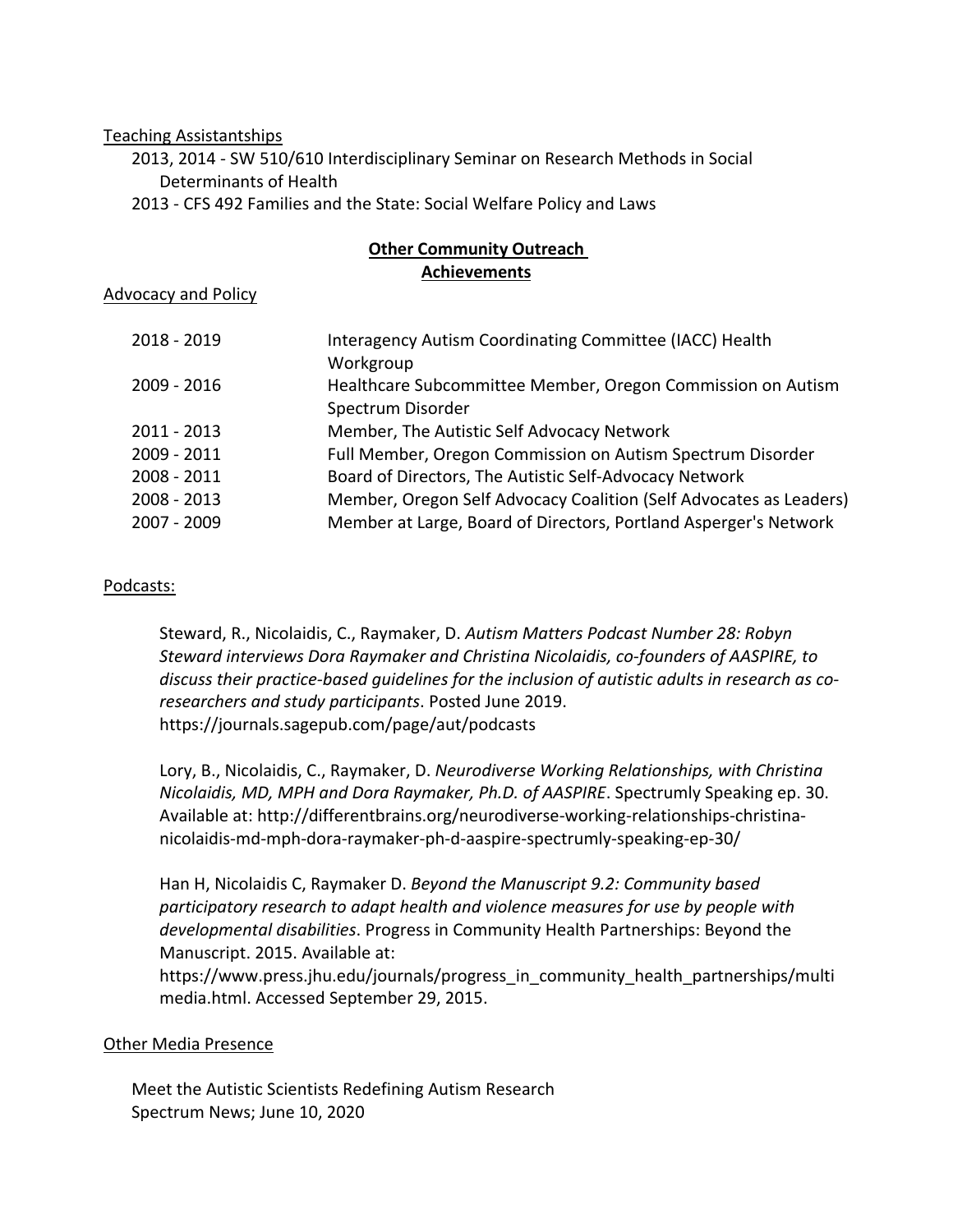https://www.spectrumnews.org/features/deep-dive/meet-the-autistic-scientists-redefiningautism-research/

'Autistic voices should be heard.' Autistic Adults Join Research Teams to Shift Focus of Studies Science; April 29, 2020

https://www.sciencemag.org/news/2020/04/autistic-voices-should-be-heard-autistic-adultsjoin-research-teams-shift-focus-studies#

Solicited expert interview:

https://www.ashclinicalnews.org/features/rewriting-informed-consent/

| nciated to the addistic barnout staay. |                                                          |  |
|----------------------------------------|----------------------------------------------------------|--|
| <b>Source</b>                          | Link                                                     |  |
| Thinking Person's                      | http://www.thinkingautismguide.com/2019/08/autistic-     |  |
| Guide to Autism                        | burnout-interview-with.html                              |  |
| <b>Transforming Autism</b>             |                                                          |  |
| Project                                | https://youtu.be/yPvsLZXU1rw                             |  |
| Autism in Adulthood                    |                                                          |  |
| press release                          | http://email.liebertpub.com/q/1m7rb70nXKAnp4Za5Zci/wv    |  |
|                                        | https://www.reddit.com/r/science/comments/gyb96a/study a |  |
| Reddit                                 | utistic burnout is a syndrome/                           |  |

Related to the autistic burnout study:

Related to the autism and employment study:

| Source                | <b>Link</b>                                                         |
|-----------------------|---------------------------------------------------------------------|
| Oregon Public         |                                                                     |
| <b>Broadcasting</b>   | http://www.opb.org/radio/programs/thinkoutloud/segment/autism-      |
| (OPB)                 | work-accommodation-employee-portland-state/                         |
|                       | http://katu.com/news/local/portland-state-professor-with-autism-    |
| KATU                  | wins-467000-grant-to-study-autism-in-the-workplace                  |
| <b>Fox 12</b>         |                                                                     |
| <b>Reddit Science</b> |                                                                     |
| Ask Me                | https://www.reddit.com/r/science/comments/5wj58r/science ama se     |
| Anything              | ries im dora raymaker an assistant/                                 |
|                       | https://www.pdx.edu/news/autistic-psu-researcher-wins-467000-       |
| PSU press             | study-autism-workplace                                              |
|                       | http://relay.foundation.pdx.edu/rel@ycampaigns/campaign2669/temp    |
|                       | late.jsp?campaignId=2669&recipientId=36136989&mpLogId=45432&te      |
|                       | st=false                                                            |
| Portland              | http://portlandtribune.com/pt/9-news/350889-228575-psu-             |
| Tribune               | researcher-gets-grants-to-study-autistic-employees-in-the-workplace |

Work with the Disability Alliance student group: https://psuvanguard.com/fourth-annualculturally-responsive-symposium-highlights-effective-activism/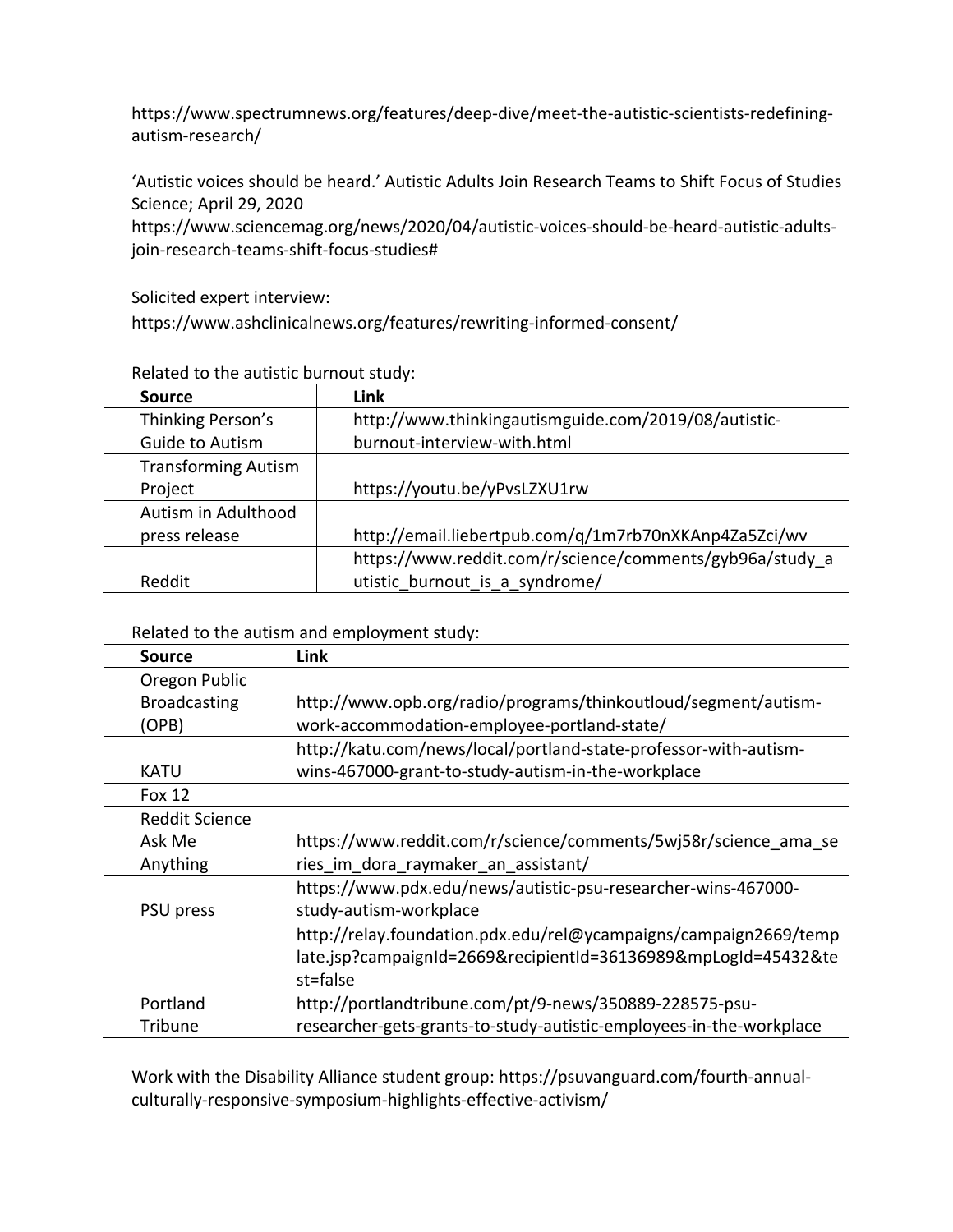## **Scholarly Works in Progress**

#### Articles in Progress

McDonald, K.E., Schwartz, A., Feldman, M.F., Nelis, T., **Raymaker, D.M.** (in review) Friend or Foe: A Call-in for Allyship and Anti-Ableism in Intellectual Disability Research.

**Raymaker, D. M.,** Maslak, J., Steckler, N. A., Moura, I., Teo, A. R., Hunter, M., Yang, L.-Q., Kapp, S. K., Scharer, M., Amicis, A. D., & Nicolaidis, C. (in review). The AASPIRE Autistic Burnout Scale: Creation, pilot testing, and psychometric properties of a new measure of autistic burnout.

**Raymaker, D.M.**, Scharer, M., Widmer, A., Larsen Posadas, D., Miller, R., Keller, T. (in review) *After-EXITO: Community based participatory research to improve alumni transition from an intensive undergraduate research program*

Rodreguez, L., **Raymaker, D.M**., AASPIRE team (in preparation) *Intersectional experiences in autism and skilled employment.*

**Raymaker, D.M.**, Sale, T., Rija, M., Buekea, N., Caruso, N., Melton, R., Cohrs, N., Scharer, M. Tangirala, A. (in preparation) *"Hey, I relate:" A qualitative evaluation of an online, peer-led, early psychosis intervention for young adults.*

Nicolaidis, C., Urbanowitz, A., Scharer, M., **Raymaker, D.M.**, Maslak, J., Zhen, K.Y., Schnider, G, Massalo, M., Kapp, S., Croen, L., Joyce, A., Kripke, C., Hunter, M. (in preparation) *Implementation of an Intervention to Improve Primary Care Services for Autistic Adults: Lessons Learned and Recommendations.*

**Raymaker, D.M**., Oshwald, M., Rockhill, Nicolaidis, C. (in preparation) *Pregnancy Experiences of Women with Intellectual Disabilities and Autistic Woman.*

Nicolaidis, C., Scharer, M., Vera, J., **Raymaker, D.M.**, Edwards, T., Moura, I, Smith, I., Yang, L-Q, Kripke, R. for the AASPIRE Outcomes Project. (in preparation) *High Priority Patient-Centered Outcomes for Evaluating Services for Autistic Adults: Results of a Nested Delphi Process with Autistic Community Leaders and Stakeholders*

### Conference Proposals in Progress

# **Governance and Other Professionally Related Service Governance Activities for the University, College, Department**

2019-2021 Member, SSW Faculty Promotion and Tenure Committee 2019-current Member, SSW Research Assistant and Research Associate Promotion